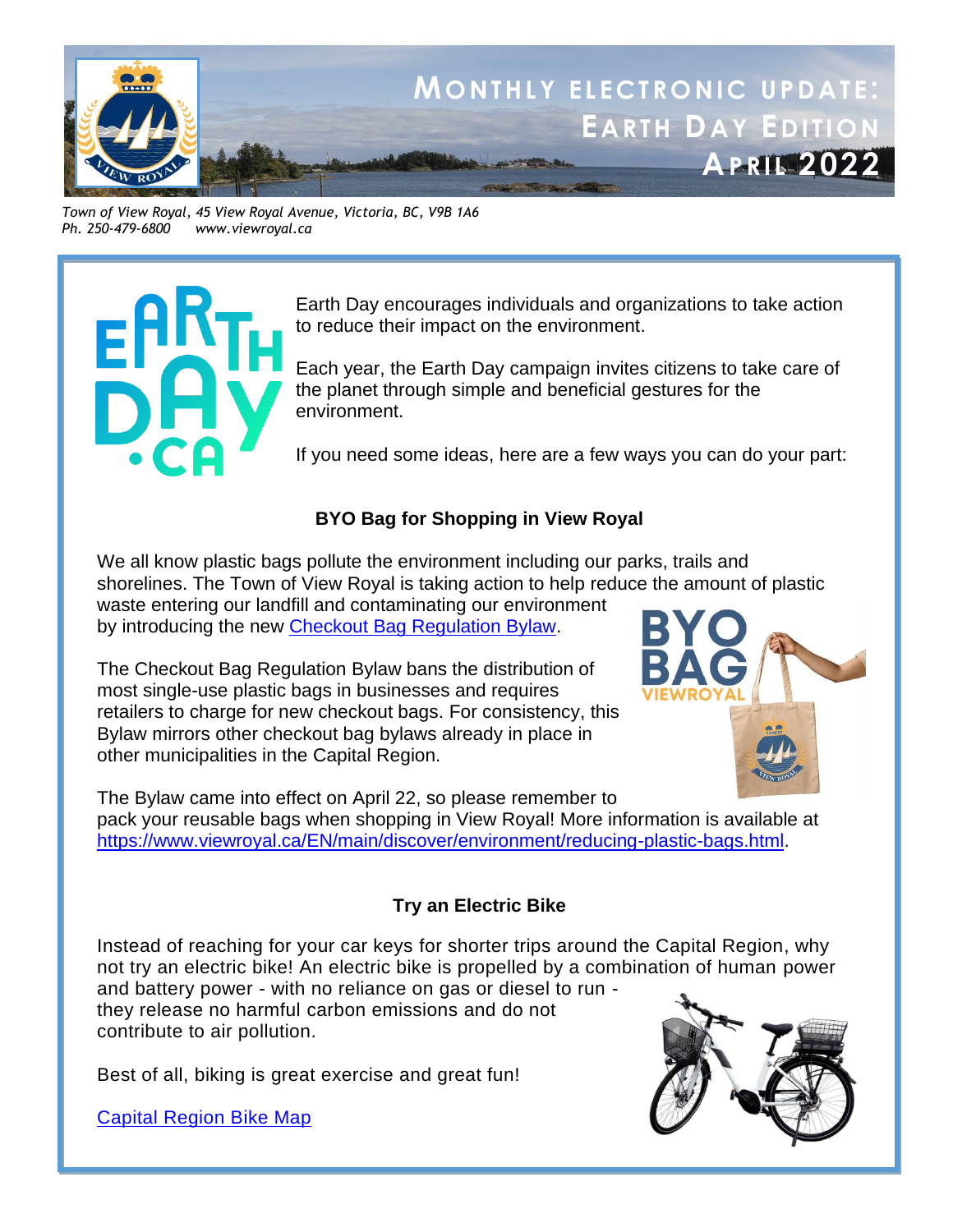# **Consider Upgrading to a Heat Pump**

Heat pumps are the most efficient and climate-friendly heating and cooling system on the market today. Switching to an electric heat pump provides yearround comfort, better indoor air quality, and produces 97% less greenhouse gas emissions than natural gas/oil heating AND you could save 40-75% on your annual heating bill if converting from oil to an electric heat pump!

In addition to the heat pump rebates available through the CleanBC Better Homes and Home Renovation Rebate Program, **the Town of View Royal**



**offers a \$350 municipal top-up** to participants that switch from a fossil fuel (oil, natural gas, or propane) heating system to an electric air source heat pump.

Visit [betterhomesbc.ca](https://t.co/vDKdBsTtGu) to learn more about upgrading to a heat pump, rebates, financing and supports available to help you make the switch.

# **Reduce, Reuse, Recycle**

The Capital Regional District (CRD) operates the Blue Box recycling program in View Royal, which provides curbside recycling to residents.

In addition to the Blue Box program, the CRD's myrecyclopedia.ca is a great resource for residents to identify how to reduce, reuse and recycle items that do not go into your Blue Box. Residents and businesses can find convenient facility locations and get the environmental story behind the items we use in our homes and businesses.



Other recycling resources:

- [crd.bc.ca/service/waste-recycling/recycle](https://www.crd.bc.ca/service/waste-recycling/recycle)
- [recyclebc.ca](https://recyclebc.ca/)
- [electrorecycle.ca](https://www.electrorecycle.ca/)
- [productcare.org](https://www.productcare.org/)
- [opeic.ca](https://www.opeic.ca/recycling-depot/)



[myrecyclopedia.ca](https://www.crd.bc.ca/service/waste-recycling/recycle/myrecyclopedia)

[FAQs](https://www.crd.bc.ca/docs/default-source/recycling-waste-pdf/top12recycling-faq.pdf?sfvrsn=c06b67cc_8)

CRD's [Top 12 Waste &](https://www.crd.bc.ca/docs/default-source/recycling-waste-pdf/top12recycling-faq.pdf?sfvrsn=c06b67cc_8) Recycling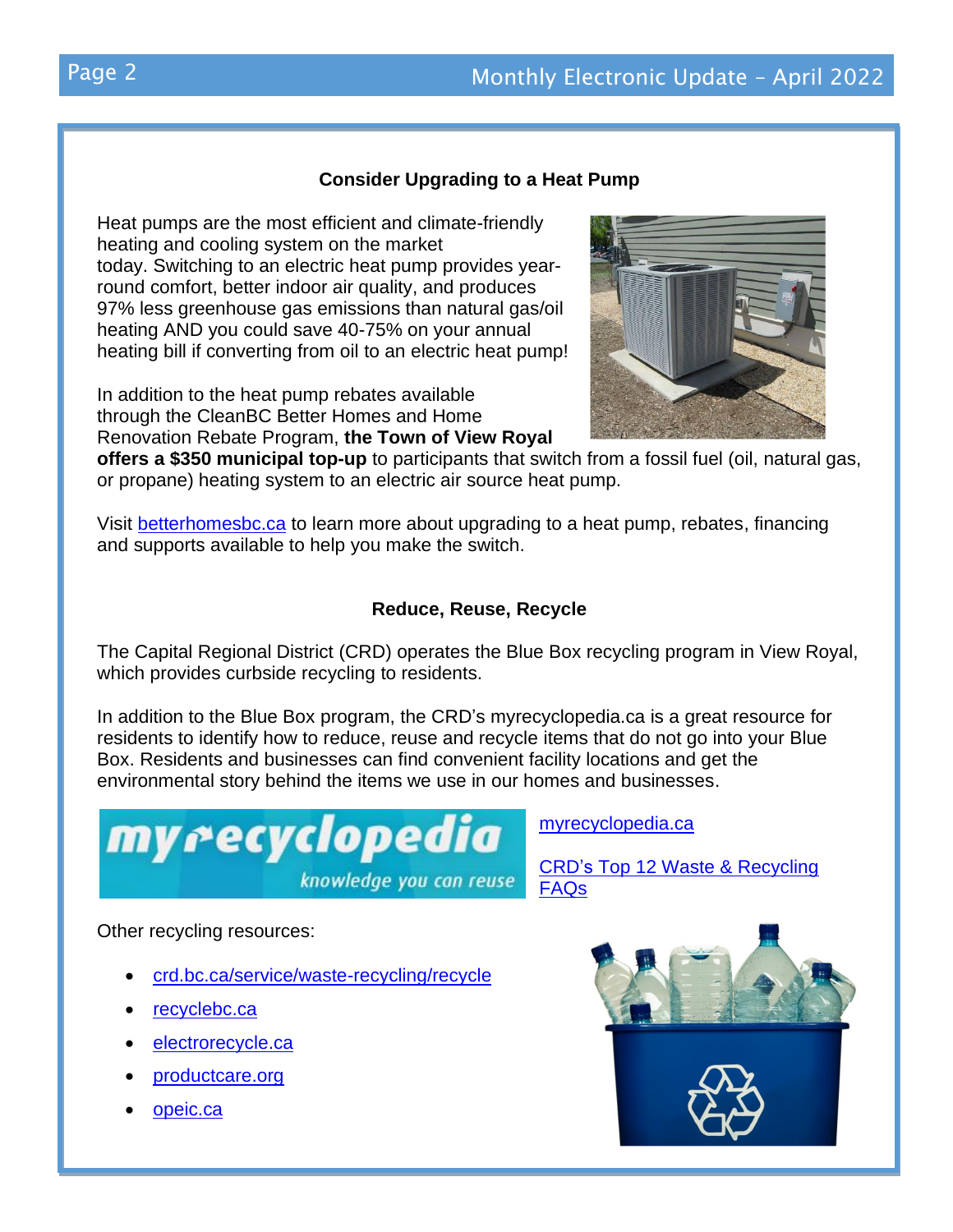# **Town of View Royal Considers Disposition of Park Land to the CRD**

The Town of View Royal is considering the sale of two properties adjacent to Mill Hill Regional Park to the Capital Regional District (CRD). These properties are currently dedicated as park land and would be placed under a covenant to ensure the properties are used only for park purposes, protected and preserved substantially in their natural state, and managed and maintained as part of the regional park system once they are owned by the CRD.

The Town of View Royal has prepared [Disposition of Park Land Bylaw No. 1090, 2022 \[PDF](https://www.viewroyal.ca/assets/Town~Hall/Documents-Forms/Elections/2022%2004%2012%20-%20Bylaw%201090.pdf)  - [301 KB\]](https://www.viewroyal.ca/assets/Town~Hall/Documents-Forms/Elections/2022%2004%2012%20-%20Bylaw%201090.pdf) and [Disposition of Park Land Bylaw No. 1091, 2022 \[PDF -](https://www.viewroyal.ca/assets/Town~Hall/Documents-Forms/Elections/2022%2004%2012%20-%20Bylaw%201091.pdf) 431 KB] to bring about this land disposition.

Prior to Council's adoption of these bylaws, the [Community Charter](https://www.bclaws.gov.bc.ca/civix/document/id/complete/statreg/03026_04) requires elector approval of the adoption of the bylaws to proceed with the disposition of park land to the CRD. Council has chosen the Alternative Approval Process to obtain elector approval.

### **The Alternative Approval Process**

Eligible electors can indicate they do not want Council to proceed with adopting the disposition bylaws by submitting a completed [Alternative Approval Elector Response Form](https://www.viewroyal.ca/assets/Town~Hall/Documents-Forms/Elections/2022%2004%2013%20Elector%20Response%20Form.pdf)  [PDF - [331 KB\];](https://www.viewroyal.ca/assets/Town~Hall/Documents-Forms/Elections/2022%2004%2013%20Elector%20Response%20Form.pdf) printed forms are also available at Town Hall.

Alternative Approval Elector Response Forms must be submitted to the Town by the deadline of **Tuesday, May 24, 2022 at 4:30pm** by:

- **Mail or in person:** Town of View Royal, Attention: Corporate **Officer** 45 View Royal Avenue Victoria, BC V9B 1A5
- **Fax:** 250-727-9551
- **Email:** [info@viewroyal.ca](mailto:info@viewroyal.ca)

[Learn more about the Alternative Approval](https://www.viewroyal.ca/EN/main/town/elections-1/alternative-approval-process.html)  **[Process](https://www.viewroyal.ca/EN/main/town/elections-1/alternative-approval-process.html)** 

## **Contact:**

• Sarah Jones, Corporate Officer [info@viewroyal.ca](mailto:info@viewroyal.ca) 250-479-6800

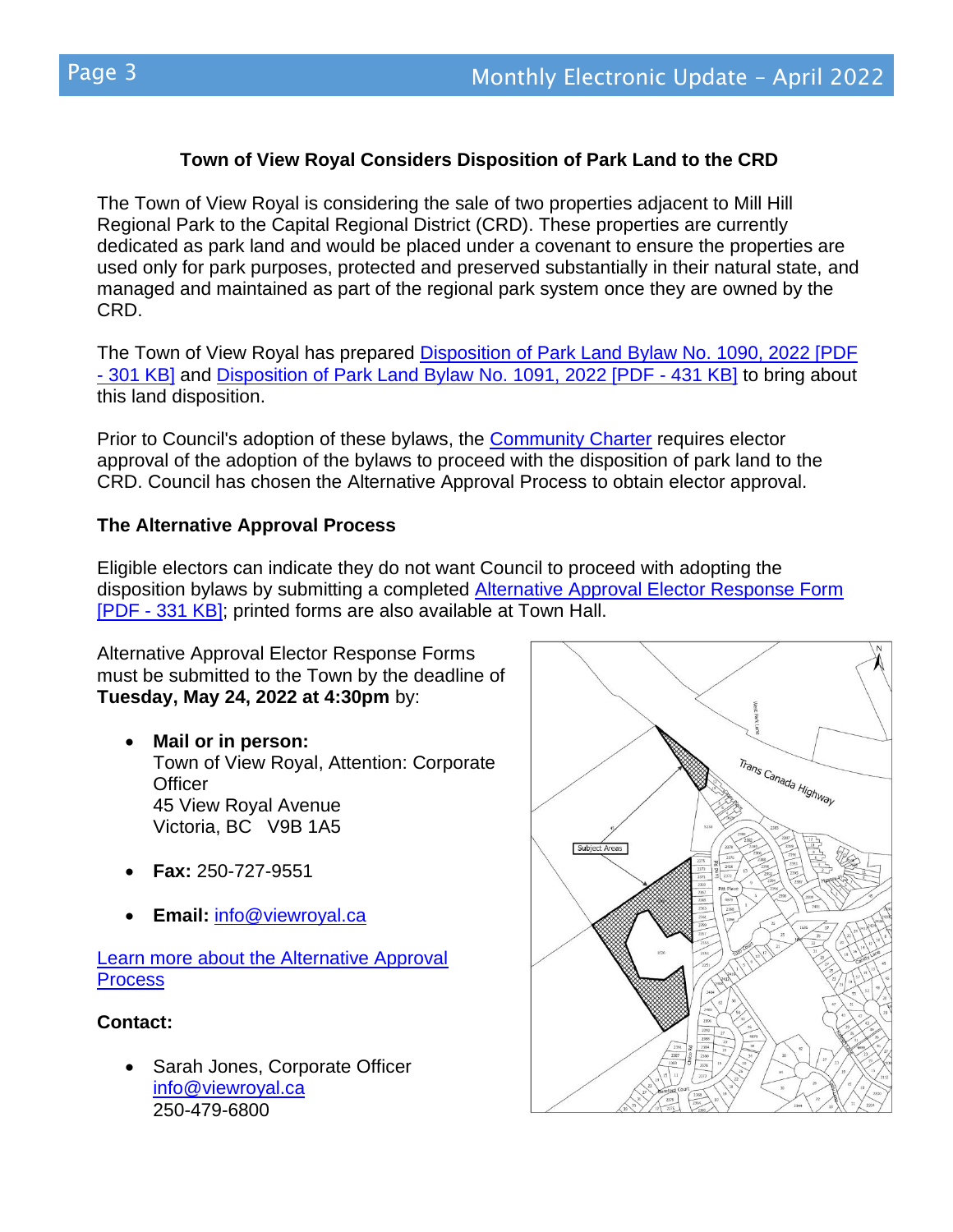#### **View Royal Garden Club General Meeting**

Join the View Royal Garden Club for an in-person General Meeting (including mini-show) featuring Paul Allison discussing the Adachi Japanese Garden.

**Date:** Wednesday, April 27, 2022

**Location:** Wheeley Hall, Esquimalt United Church, 500 Admirals Rd (entrance on Lyall St) **Time:** 7:30pm



**Description of Topic**: A richly illustrated tour of the Japanese gardens at the Adachi Art Museum in Tochi, Japan. The meticulously maintained garden has been voted as the No.1 Japanese garden by the Japanese Garden Journal.

Visitors are welcome; drop-in fee of \$5.00.

#### **Contact:**

• **View Royal Garden Club** [viewroyalgc@outlook.com](mailto:viewroyalgc@outlook.com)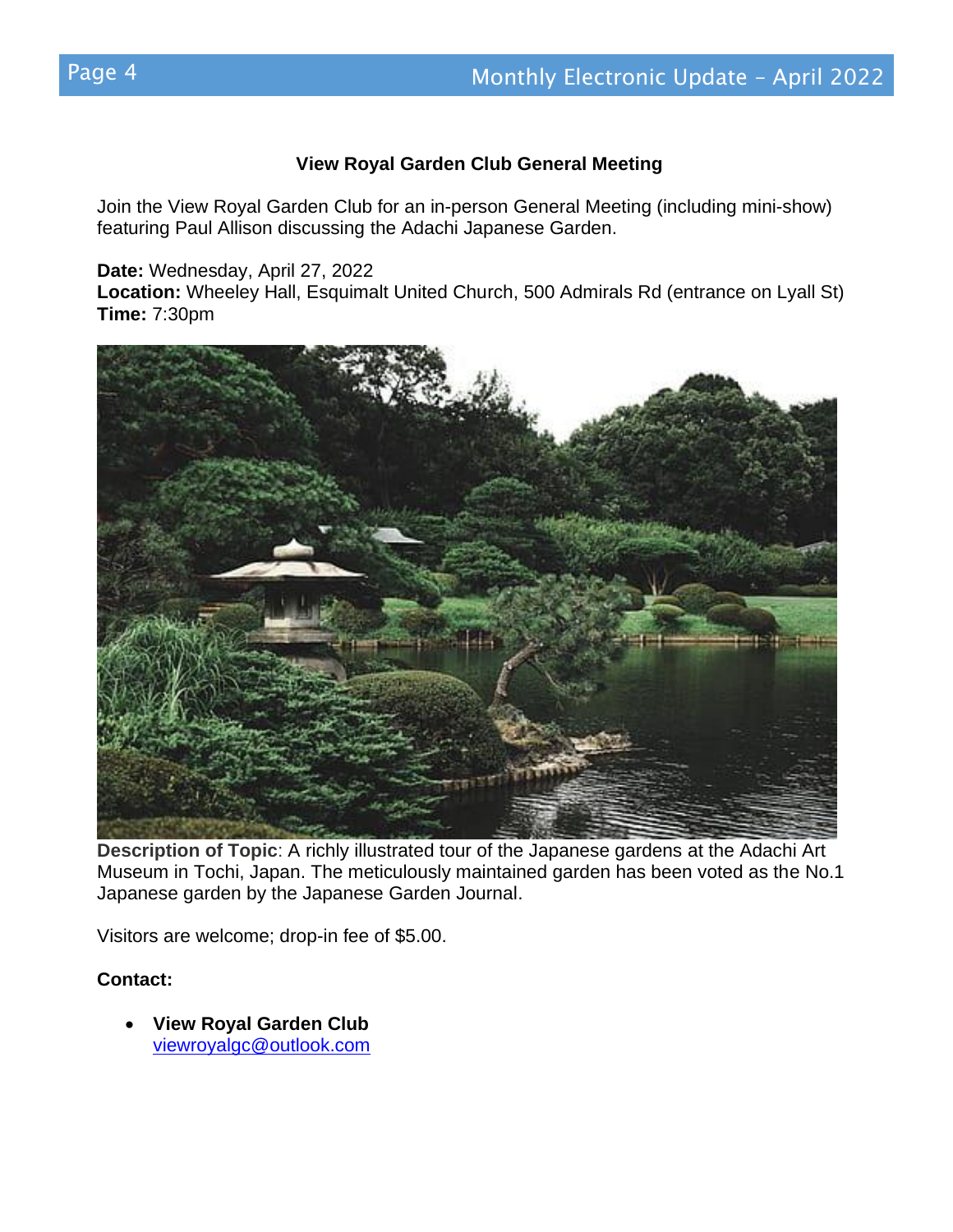### **Lawn & Garden Waste Disposal**

For lawn and garden waste clean-up this spring, View Royal residents are encouraged to take advantage of two options for disposing of your yard waste:

- [Yard and Garden Waste Transfer Station](https://www.esquimalt.ca/municipal-services/garbage-recycling/yard-garden-waste): located at 605 Canteen Road.
	- Fees: no user fee for residents of View Royal and Esquimalt. Proof of residency is required. Residential decals for vehicle windshields are available at the facility for those residents who use the facility regularly.
- **[Ellice Recycle:](http://www.ellicerecycle.com/)** located at 524 David Street.
	- o Fees: regular depot rates for yard and garden waste apply.

For more information about lawn and garden waste disposal, visit [https://www.viewroyal.ca/EN/main/municipal/lawn](https://www.viewroyal.ca/EN/main/municipal/lawn-garden-waste.html)[garden-waste.html.](https://www.viewroyal.ca/EN/main/municipal/lawn-garden-waste.html)

#### **Contact:**

• **Engineering Department** [engineering@viewroyal.ca](mailto:engineering@viewroyal.ca) 250-708-2258



## **Get Connected with the Town of View Royal**

The Town of View Royal wants you to get connected! Sign up to keep informed about the latest news, local events and municipal updates.

**EMAIL NOTIFICATIONS:** visit<https://www.viewroyal.ca/EN/meta/notifications.html> to sign up to receive emails for any/all of the following:

- What's New: includes latest news releases, articles
- Public Notices: includes traffic advisories, development notices, closures
- Events: includes details on upcoming local events
- Newsletters: includes the Monthly e-Updates and View Royal News
- Agendas and Minutes: for Council and Committee of the Whole meetings

**SOCIAL MEDIA:** like or follow our pages on social media to receive the latest updates.

- Town of View Royal Facebook Page: [www.facebook.com/townofviewroyal](http://www.facebook.com/townofviewroyal)
- Town of View Royal Twitter Page: [@TownofViewRoyal](http://www.twitter.com/townofviewroyal)